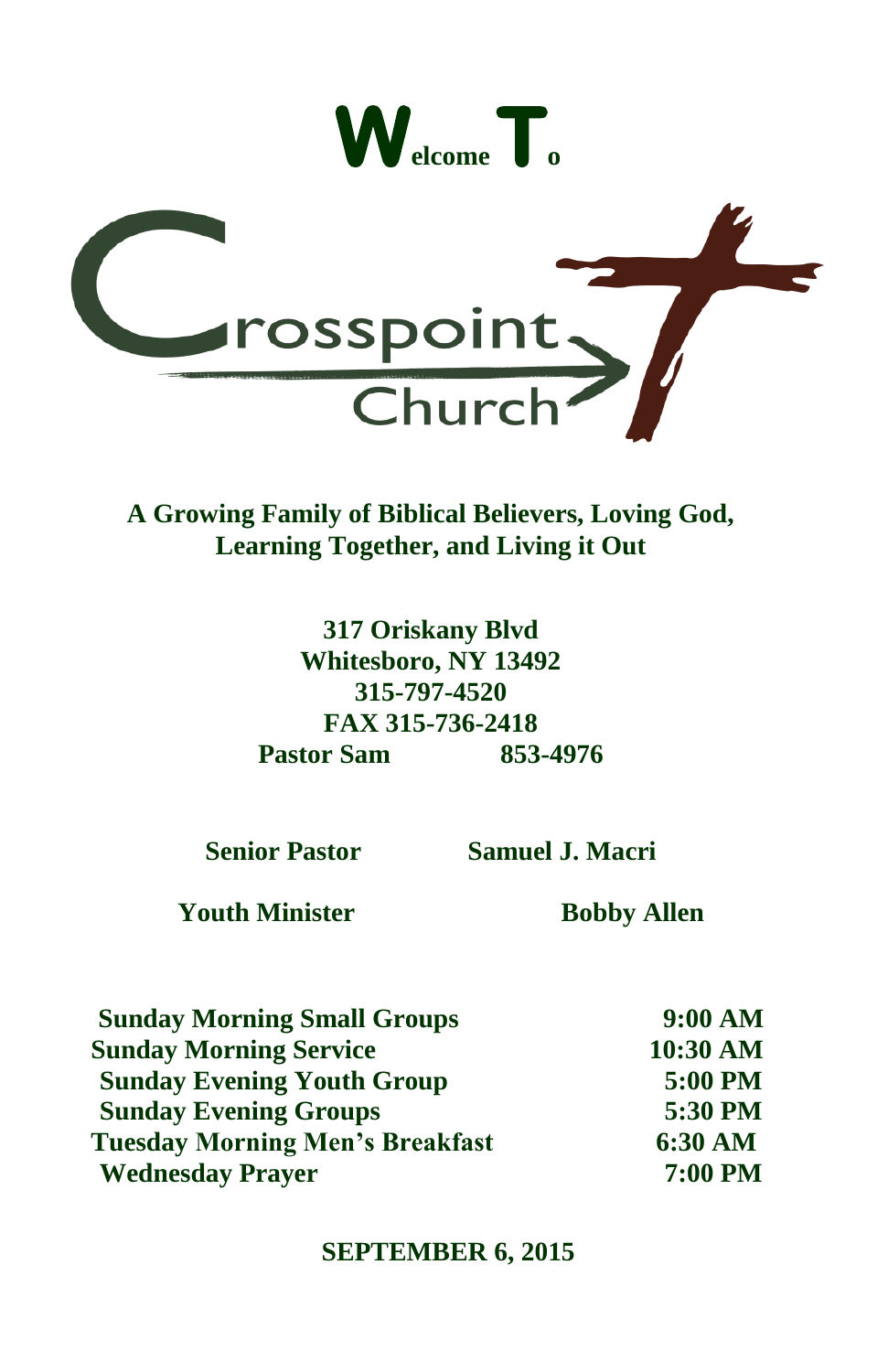

CALL TO WORSHIP *"Greater"*

#### ANNOUNCEMENTS

*"Your Name" "Broken Vessels" (Amazing Grace) "You, You Are God"*

### THIS MORNING'S MESSAGE Pastor Sam

#### INVITATION

#### OFFERING

*"Greater"*

THE LORD'S SUPPER *"Be Still"*

### CLOSING PRAYER

Pastor Sam's messages available on our website: www.crosspointchurchonline.org

### **OUR USHERS THIS MONTH**

*Sam Pabon, Chris Ryczek, George Bertrand, Alan Reid,, Ron Adair, Wayne Houck, Viktor Korovaynyk, Mario Caracas, Nathan O'Donnell* **OUR COUNTERS TODAY**

*Mike Chance & Hope Elliott*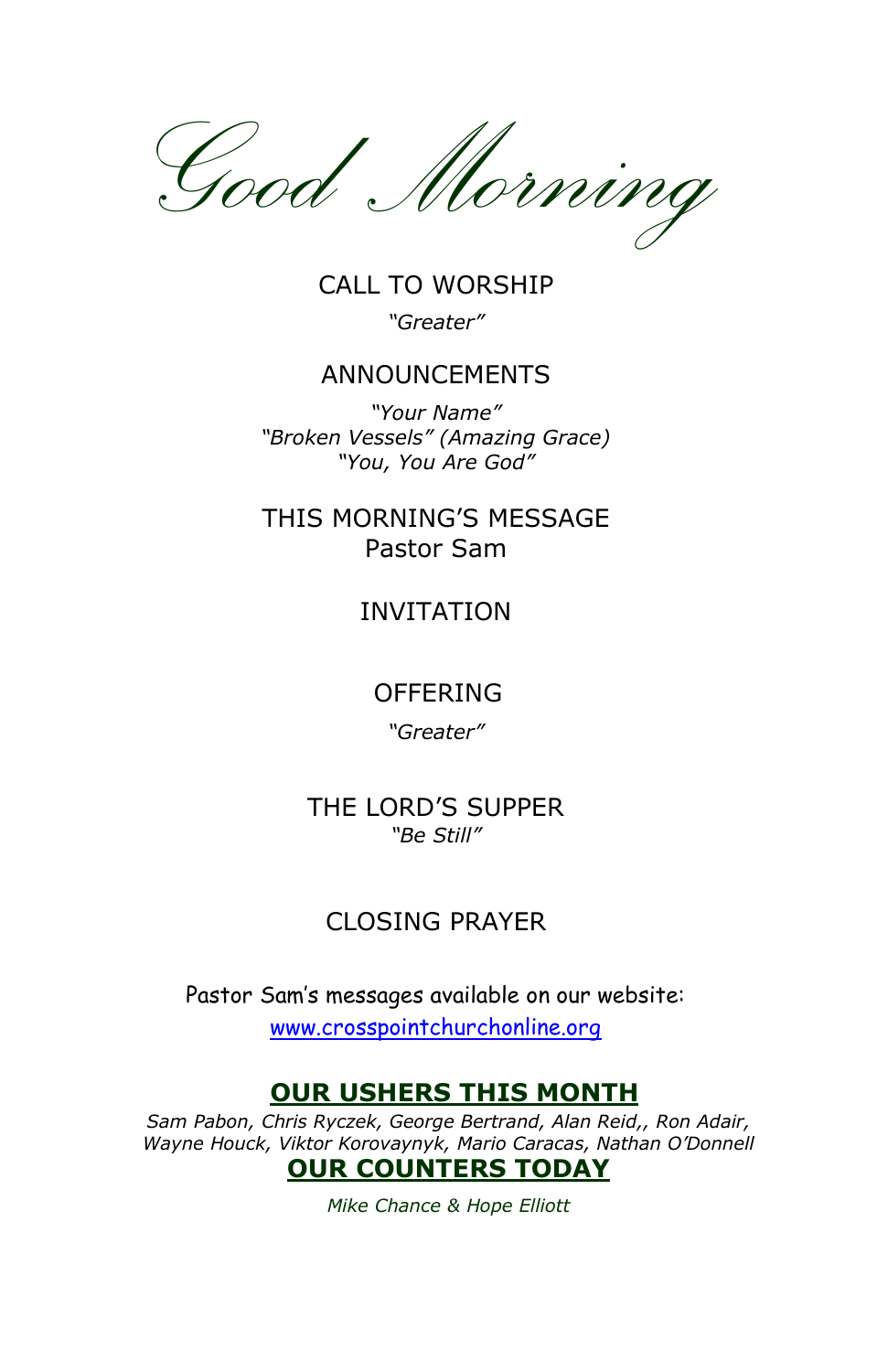## *This week at Crosspoint:*

**TUESDAY MORNING, 6:30-7:30, ROOM 102** Men's Fellowship Breakfast

**WEDNESDAY EVENING, 6:30, WORSHIP CENTER**

Praise Team Practice

**WEDNESDAY EVENING, 7:00, CHURCH LIBRARY**

Prayer Meeting

**THURSDAY EVENING, 7:00,** *LEGACY* **YOUTH CENTER** College/Career Ministry

**SATURDAY MORNING, 10:00-NOON**

Ladies Tea Bring a donation for OCC and be ready to fellowship!

# *In The Foyer:*

There are several sign up sheets on the table in the Foyer. Please take a moment to view these opportunities.

- C.L.A.S.S. 201
- C.L.A.S.S. 301
- C.L.A.S.S. 401
- Divorce Care
- The Patriarchs
- Men's Retreat
- Follow Me
- Ladies Tea
- The Pursuit of Holiness

### Crosspoint Financial Report

(April-August 2015)

| <b>YTD Budget Requirement</b> | \$168,614.60 |
|-------------------------------|--------------|
| <b>YTD Receipts</b>           | \$182,117.73 |
| <b>YTD Expenses</b>           | \$153,423.74 |
| Giving/Week                   | \$8,278.08   |
| General Fund Balance          | \$51,639.33  |
| Designated Fund Balance       | \$4,571.90   |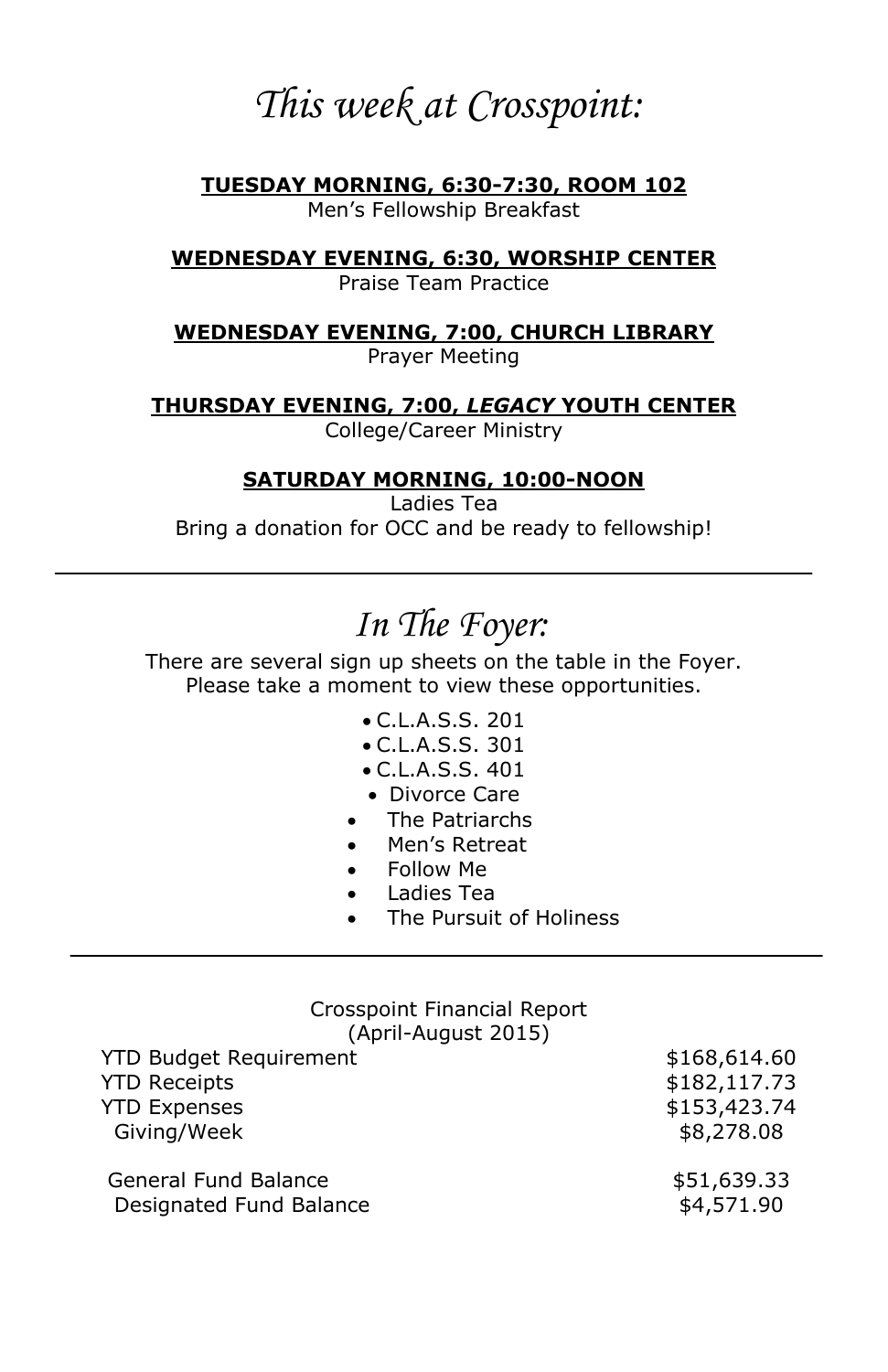# *It's school supply season!*



While you're shopping for your kids' school supplies, why not pick a few extra for Operation Christmas Child?

There is a collection box in the church foyer if you'd like to drop it off before the packing party later in the fall.





Please contact Sarah Macri (552-4463 or scmacri@gmail.com) with any questions.



# **C.L.A.S.S. 201 <sup>201</sup> MATURITY**

Do you want to become more like Jesus?

The focus of this  $c \mid a \leq s$  is on the

Four Basic Habits\*

every Christian needs to develop in order to grow to spiritual maturity. This c.l.a.s.s. will equip you with the skills you need to begin these habits and explain the tools you will need to continue these habits.

\*Time...Prayer...Tithing...Fellowship

*Sunday, September 20th, Room 102 Immediately following morning worship*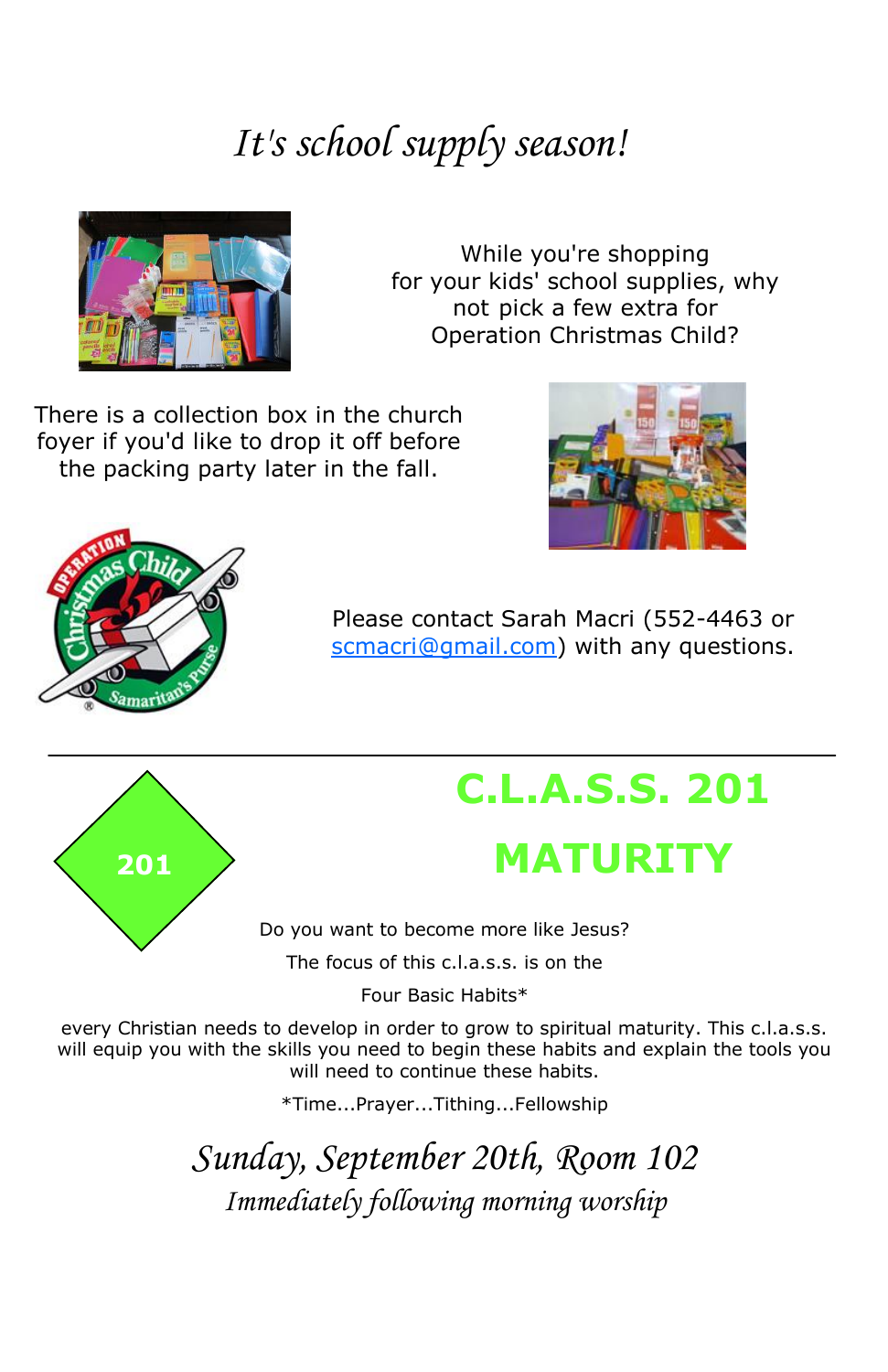

 WHEN? 1st & 3rd Tuesday evenings 6:30-8:30 WHERE? New Hartford Library, Oxford Road Contact: Sue DeGeorge 733-0526



WHEN? Each Thursday evening 7:00-9:00  $\overline{a}$  Contact: Sue DeGeorge 733-0526 WHERE? Crosspoint Church Room 102



WHEN? Each Sunday Evening 5:00-7:00 Begins September 13th<br>ie Simmons 404 WHERE? Crosspoint Church Room 102 Contact Marie Simmons 404-7737



WHEN? Each Monday Evening **6:30-8:00** ipoint Churcn<br>Begins September 14th Contact Mike (723-7101) or Diane Chance (865-4430) WHERE? Crosspoint Church Room 113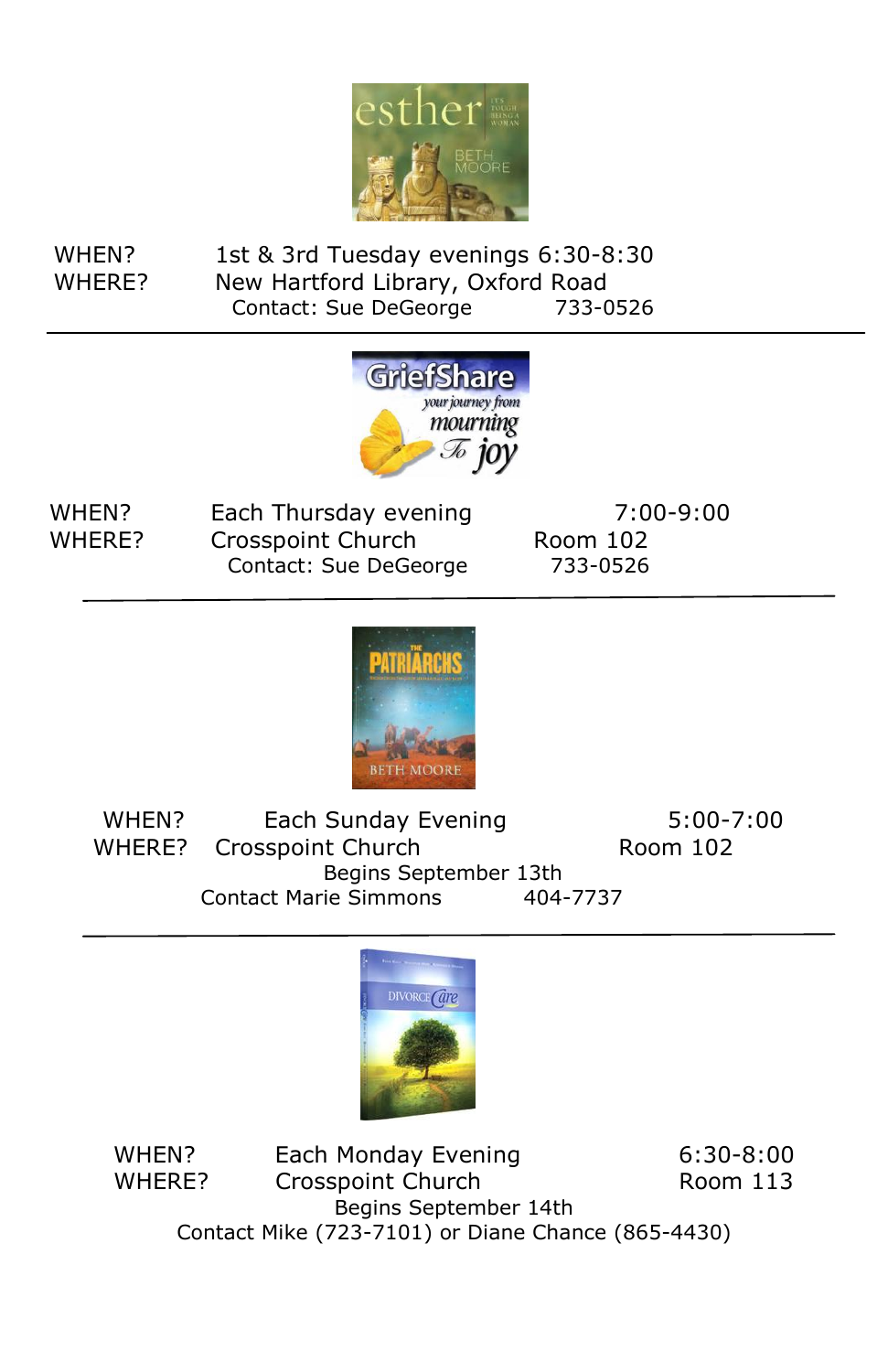

 Contacts: Sue DeGeorge & Maureen Franklin WHEN? Each Sunday Morning 9:00-10:15 WHERE? Crosspoint Church Room 207 Begins September 13th

 $\overline{\mathbf{C}}$ *Vacation Bible School* 

 $\overline{a}$ 

 Plans have begun for **VBS 2016!** Starting date: **Monday, July 25th**

**Immediate needs:**

 **Elementary Director Preschool Director**

 These positions should be filled no later than **January 1, 2016 Please keep these needs in prayer**

Ī abstinence education team. This position offers a flexible schedule during he school year, summers off, and an opportunity to reach junior and senior<br>high school students with an exciting, interactive message that challenges youth to take control of their sex lives and save sex for marriage.<br>Interested candidates should contact Cameron Sanborn at (315) 507-0531 or by email <u>Cameron@carenetcny.org</u><br>. Care Net is now interviewing candidates for the Worth Waiting For the school year, summers off, and an opportunity to reach junior and senior Interested candidates should contact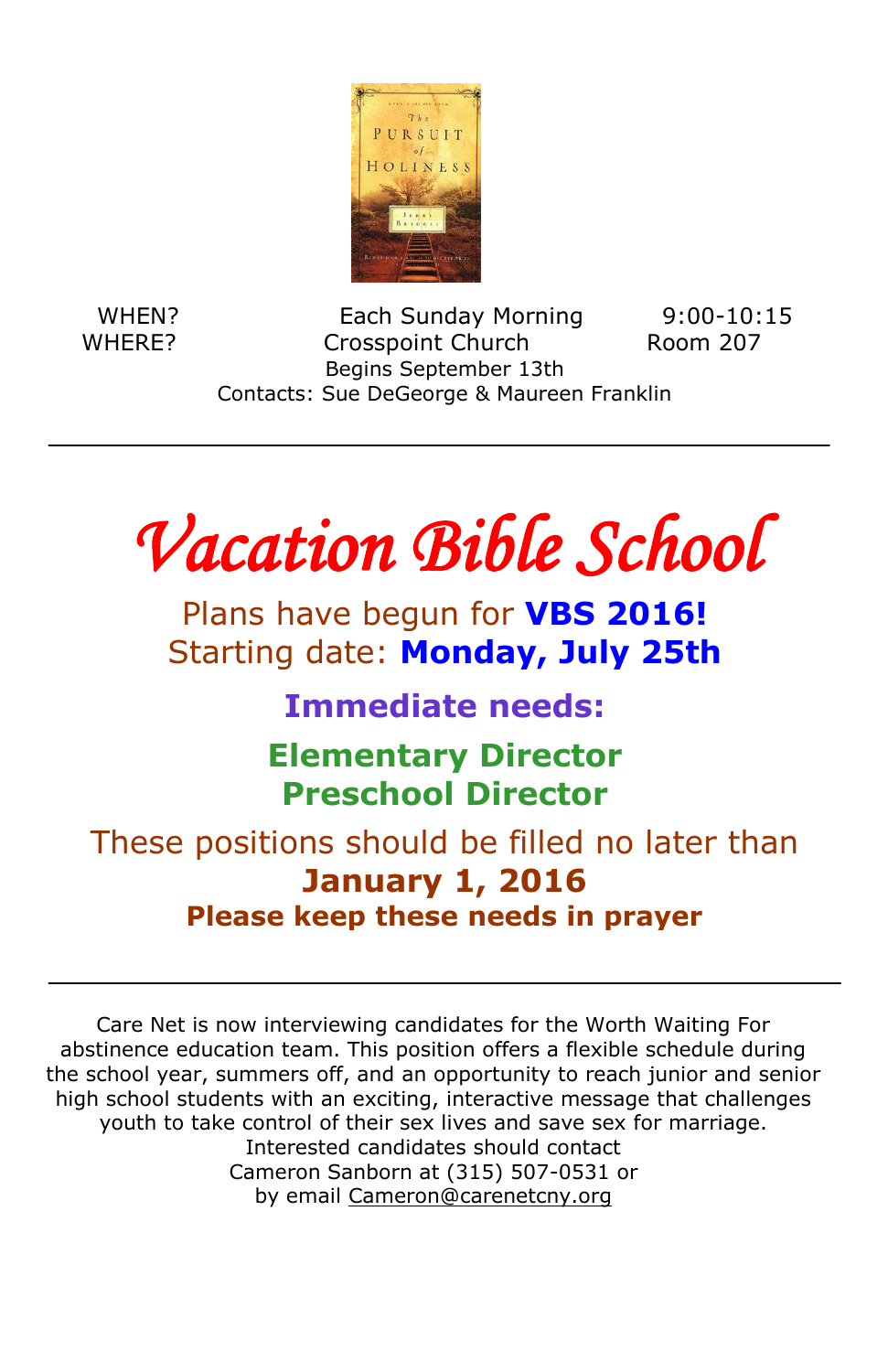## Crosspoint church Membership Covenant

Having received Jesus Christ as my Lord and Savior, and been baptized, and being in agreement with the purpose and structure of Crosspoint Church, I now feel led by the Holy Spirit to unite with the Crosspoint Church family. In doing so, I commit myself to God and to the other members to do the following:

### **1. I will protect the unity of my church:**

| by acting in love toward other members       | Romans $14:19$                    |
|----------------------------------------------|-----------------------------------|
| by refusing to gossip…                       | Ephesians 4:29                    |
| by following the leaders spiritual direction | Hebrews 13:17<br>Numbers 27:15-17 |

### **2. I will share the responsibility of my church:**

| by praying for its growth            | Thessalonians 1:1-2 |
|--------------------------------------|---------------------|
| by inviting the unchurched to attend | Luke 14:23          |
| by warmly welcoming those who visit  | Romans 15:7         |

### **3. I will serve the ministry of my church:**

| by discovering and using my gifts and talents             | I Peter $4:10$      |
|-----------------------------------------------------------|---------------------|
| by being equipped to serve; led by my pastor and teachers | Ephesians 4:11-12   |
| by developing a servants heart                            | Philippians 2:3-4,7 |

### **4. I will support the testimony of my church:**

| by living a Godly life  | Philippians 1:27                      |
|-------------------------|---------------------------------------|
| by attending faithfully | Hebrews 10:25                         |
| by giving regularly     | I Corinthians 16:2<br>Leviticus 27:30 |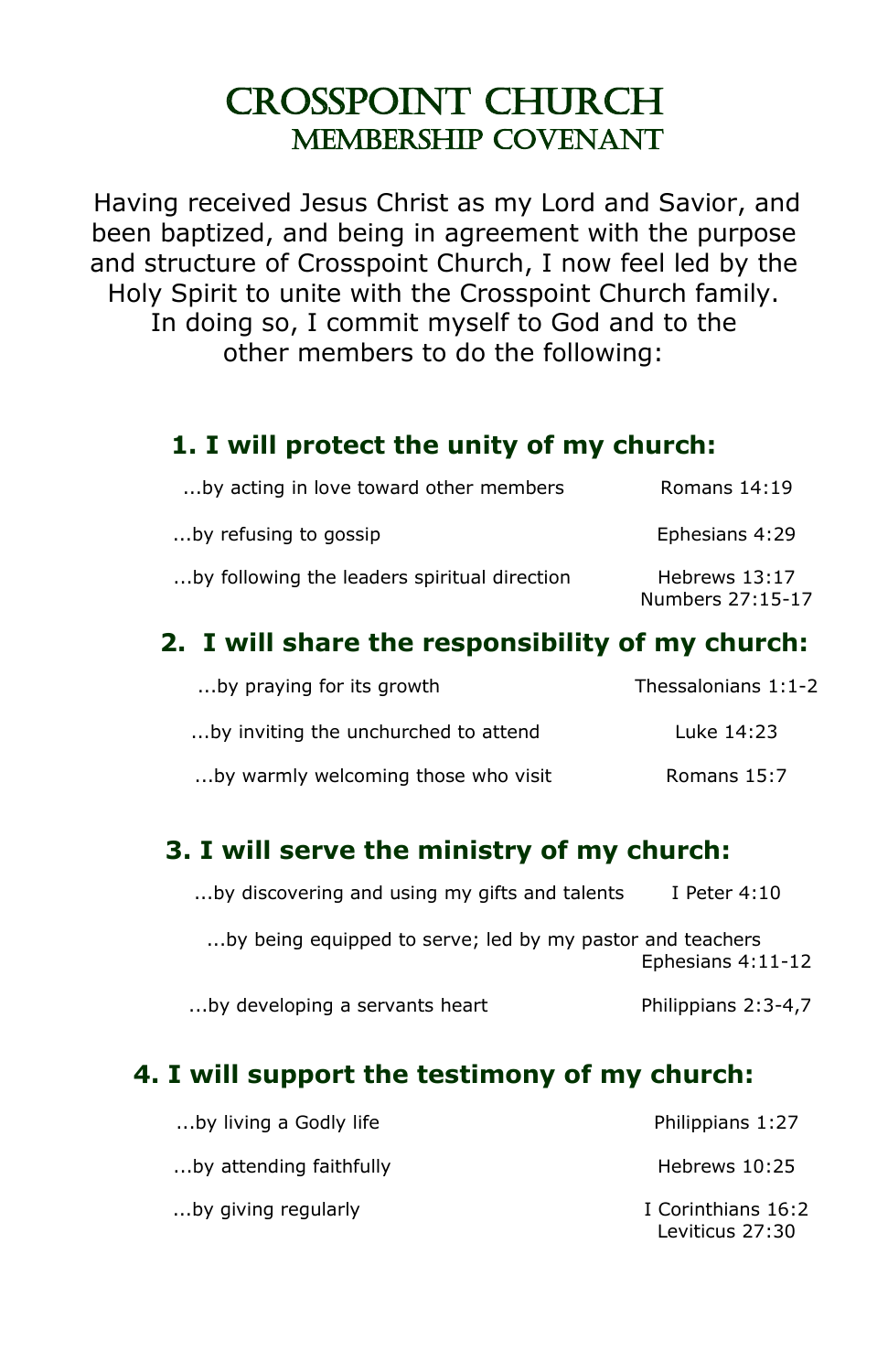#### SUNDAY OPPORTUNITIES AT CROSSPOINT

#### **9:00-10:15**

PreSchool/Nursery Leaders: Angie Denton, Dewey Horn, Cheryl Korovaynyk, Coen Marrero

> Elementary (1st-4th Grades) Leaders: Daryl & Christie Scibior

Youth (5th-6th; 7th-8th; 9th-12th Grades) Leader: Bobby Allen

Adults Leaders: Jim Horn & Sue DeGeorge Topic: "Luke-From the Outside In"

> Adults Leader: Jim Jackson Topic: 1,2,3 John; Revelation

> > Adults

Leader: Marie Simmons Topic: Time of Prayer

Adult Women Topic: Difficult Times, Encouraging Words

Adult Men Leader: Tim Bejian Topic: Studying the Scriptures

#### **10:30-12 noon**

PreSchool/Nursery Leaders: Angie Denton, Dewey Horn, Cheryl Korovaynyk, Coen Marrero

> Elementary (1st-4th Grades) Leaders: Daryl & Christie Scibior

Tweeners (5th & 6th Grade) Leader: Bobby Allen

#### **5:00-7:00**

Youth (7th-12th Grades) Leader: Bobby Allen

#### **5:30-7:00**

Adult Women Leader: Marie Simmons Topic: "Made To Crave"